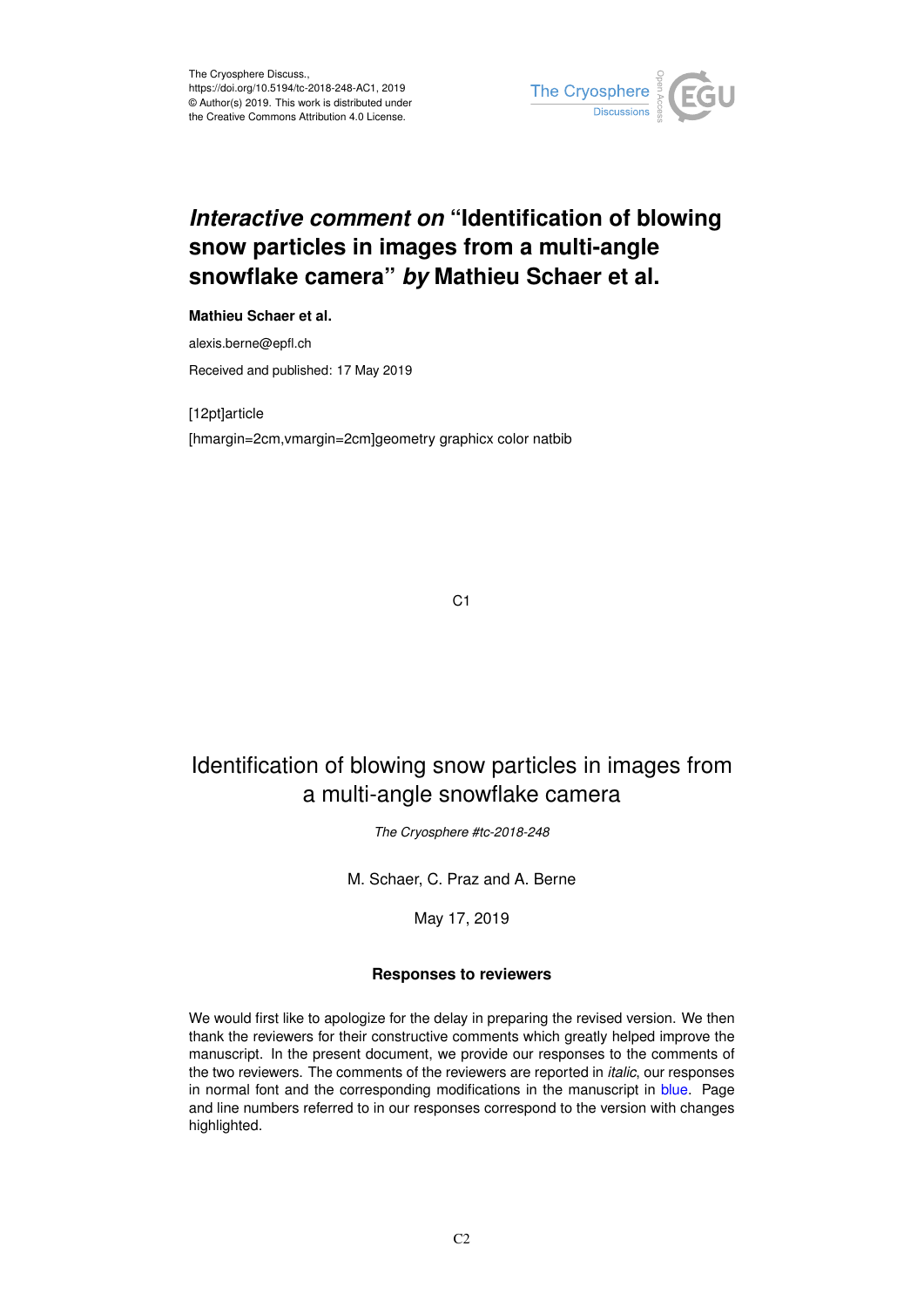#### **Reviewer 1**

#### General comments

1. *Section 4.1 describes the selection of features used in the classification. The author use four categories of descriptors and mention in Sect. 4.1 which descriptor was finally kept within each category. However, the selection of the descriptors is only qualitatively described and only the final selection is given. The authors should better justify the choice of the descriptors based on quantitative results. Figures 5 and 6 could certainly help but they are never described in the text.*

Section 4.1 describes how the features are selected using an objective quantitative criterion, but we added text to better explain the approach and the information presented in Fig.5 (p.10, l.15-24):

The marginal distributions of the selected descriptors for the training set are shown in Figure 6 to provide an idea of their respective magnitude and variability, as well as to illustrate their discrimination potential. As noted above, the image frequency is the most informative descriptor to distinguish blowing snow and precipitation.

In summary, four descriptor categories (related to particle size, particle geometry and particle distribution within the image as well as image frequency) have been defined to distinguish images collected during blowing snow or snowfall, based on 20 the expected differences in particle size and concentration between the two. A number of descriptors were estimated from each image by computing various quantiles and moments of the distributions of geometric properties of the particles in the considered image. One descriptor from each of the four categories defined above (listed in Table 2) was then selected to be further used for classification as the one maximizing the "inter-clusters over intra-clusters"

C3

#### distance defined in Eq. 1.

2. *It would be also interesting to associate the choice of the final descriptors with physical processes occurring during wind-driven snow transport. For example, the choice of the descriptors related to the size and shape of the particles can be associated with the fragmentation of particles (Comola et al. 2017). Comola, F., Kok, J. F., Gaume, J., Paterna, E., Lehning, M. (2017). Fragmentation of wind blown snow crystals. Geophysical Research Letters, 44(9), 4195-4203.*

We thanks the reviewer fro this suggestion, that we have added in the text in the beginning of Section 3.2 (p.7, l.27-29):

Because of the fragmentation of ice crystals when hitting the ground surface (e.g. Comola et al., 2017), blowing snow is expected to be characterized by much smaller particle size and much higher particle concentration than snowfall (e.g. Nishimura and Nemoto, 2005; Naaim-Bouvet et al., 2014).

3. *The authors are presenting the results of their method in Section 5. This section contains 1 table and 5 figures for a total of 9 lines of text. I understand that this paper is centered around the description and evaluation of the identification method but the authors should provide a more exhaustive description and discussion of the results that they decided to show to illustrate the use of their method. For example, Figure 11 is quite interesting and should be analyzed more in details by the authors. They could add on this figure the meteorological conditions (wind speed, precipitation) to better explain the transition from a precipitation event to a blowing event.*

We have revised and significantly extended Section 5 to provide more description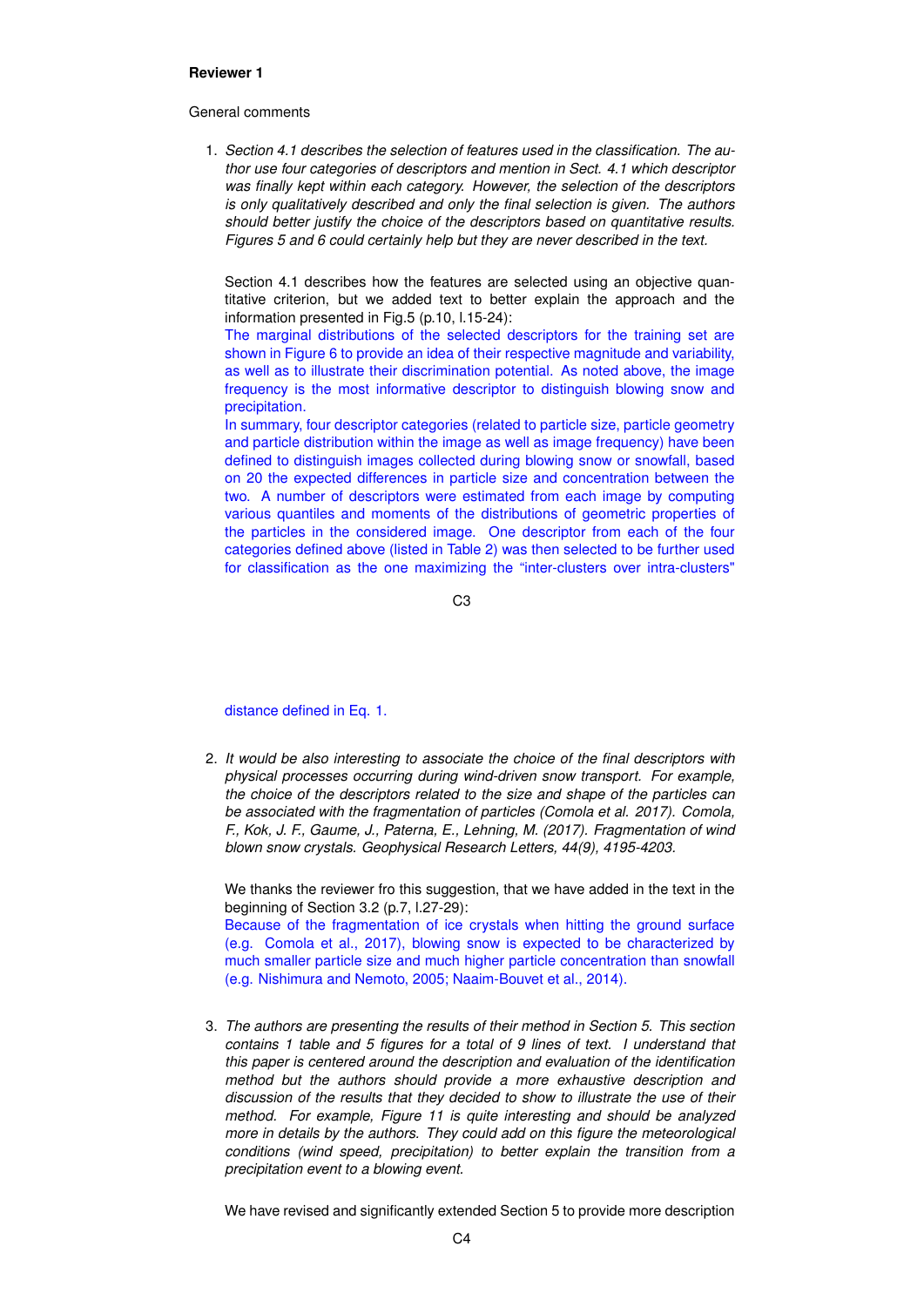and analysis of the results presented in the various figures (see p.16-21).

4. *The same apply to Figure 12. Can the authors comment on the different particle size distribution? For blowing snow particles, how does it compare with particle size distribution measured with Snow Particle Counters (Sato et al., 1993)?*

We have added a few paragraphs at the end of the new Section 5 to discuss the comparison between the size distribution obtained from MASC images and size distributions based on SPC reported in the literature (see p.20-21).

Specific comments

1. *P 2 L 9: present weather have also been used to monitor drifting and blowing snow near the surface (Bellot et al. , 2011). Bellot, H., Trouvilliez, A., Naaim-Bouvet, F., Genthon, C., Gallée, H. (2011). Present weather-sensor tests for measuring drifting snow. Annals of Glaciology, 52(58), 176-184.*

We thank the reviewer for this relevant reference, that was added (p.2, l.10).

2. *P 2 L 18-20: Naaim Bouvet et al. (2014) developed a automatic method to estimate the occurrence of snowfall as well as snowfall amount during blowing snow events using measurements from photoelectric sensors. It could be interesting to mention this study in the introduction since it dealt with topics similar to the ones presented in this paper. Naaim-Bouvet, F., Bellot, H., Nishimura, K., Genthon, C., Palerme, C., Guyomarc'h,G., Vionnet, V. (2014). Detection of snowfall occurrence during blowing*

*snow events using photoelectric sensors. Cold Regions Science and Technology, 106, 11-21.*

We thank the reviewer for this relevant reference, that was added (p.2, l.20 + p.7, l.29).

3. *P 4 L 4: the expression "exceptionally important" is rather unclear and the authors should provide typical values of the image frequency during blowing snow events.*

We modified the sentence to be more clear (p.5, l.5): It was noticed that during strong blowing snow events, the number of images captured by the MASC was much larger than during precipitation events (more than 1 image per second, see Fig. 6).

4. *P 4 L 15-16: we can expect different properties (size, shape and complexity) for the fresh-wind blown snow particles coming from the edges of the DFIR compared to more classic blown snow particles that have been exposed to transport in saltation and turbulent suspension. Can the author comment about it?*

The new Figure 14 is similar to Figure 7 and presents the distributions of the four selected descriptors, for the entire Antarctic and Alpine data sets, distinguishing pure precipitation and pure blowing snow. These distributions illustrate the differences between blowing snow particles in the two data sets: they appear less fragmented (larger size and fractal index), less scattered within the images (larger distance transform) and with lower image frequencies in Davos than in Dumont d'Urville. This has been added in the text (p.18, l.13 - p.20, l.5):

 $C<sub>5</sub>$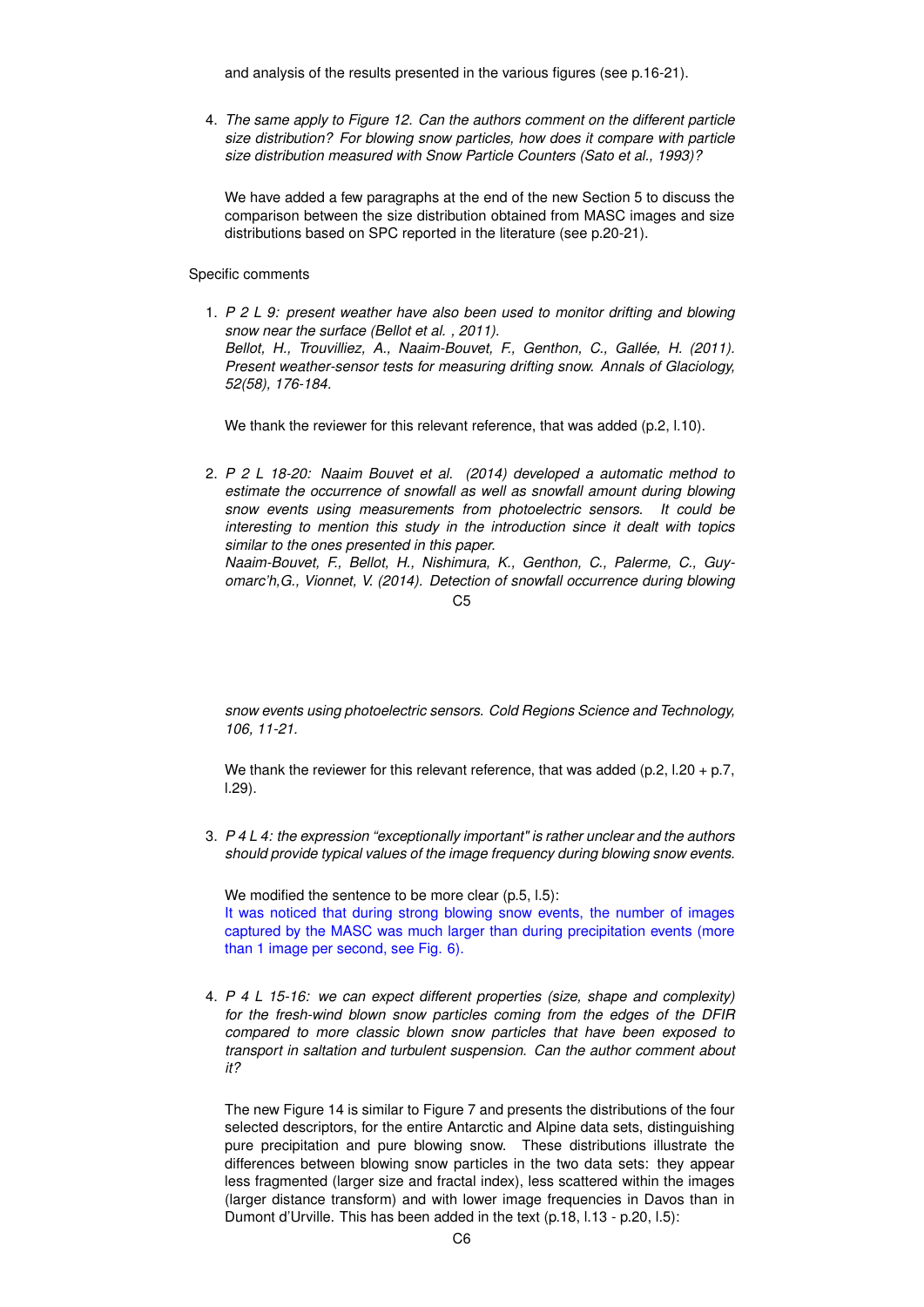Considering the full Antarctic and Alpine data sets, it is interesting to analyze the potential differences in their characteristics. Figure 14 presents the distributions of the four descriptors as in Figure 6, but estimated from the entire data sets and not only the training sets. It can be seen that while the differences are limited for precipitation (slightly more frequent and larger in Davos than in Dumont d'Urville), they are significant for blowing snow: the blowing snow particles appear less fragmented (larger size and fractal index), less scattered within the images (larger distance transform) and with lower image frequencies in Davos. It should be recalled that the MASC was located in a wind-protecting fence in Davos, so first the occurrence of blowing snow is much smaller (0.6 vs 36.5%), and second it is likely related to fresh snow blown away from the top of the nearby fence.

5. *In addition, the authors should comment on the potential deposition of blowing snow particles from the surrounding crests. Is it something that can be observed at the experimental site above Davos?*

We discussed with colleagues involved in field measurements at the Davos location, and it is not clear if blowing snow particles from the surroundings could deposit or not into the MASC. So unfortunately, we cannot provide a reliable answer to this question.

6. *P 6 L3-7: The beginning of Section 3.1 contains a brief description of the MASC. Other technical details are provided at different places in Sections 1, 2 and 3. I recommend the author to create in Section 2 a sub-section dedicated to the presentation of the MASC and summarizing the main characteristics of the instrument. In this subsection, it would be interesting to add more details regarding the MASC image frequency since it is used by the authors in their* C7

*image classification method. What is the maximal frequency of the instrument? How does in depend on the particle concentration? To my knowledge, it is the first time the MASC is used to characterize blowing snow particles.*

A new sub-section (2.1) describing the MASC has been added (p.3-4).

7. *It would be interesting if the authors can briefly compare the characteristics of the MASC and the Japanese Snow Particle Counters (SPC) (Sato et al., 1993) in terms of particle characterizations. The SPC can be currently considered as the reference device for blowing snow measurements (fluxes and particle size distribution).*

*Sato, T., Kimura, T., Ishimaru, T., Maruyama, T. (1993). Field test of a new snow-particle counter (SPC) system. Annals of Glaciology, 18, 149-154.*

See response above.

8. *P 6 L 31-33: The authors computed quantiles and moments of the distribution of the considered feature. What are the typical numbers of particles on an image in the different situations: blowing snow, precipitation, and mixed situation?*

The number of particles on an image is not a descriptor that has been selected for the classification, so it was not analyzed. We can however mention that:

- For precipitation: from 1 particle (ideal case) to several (maybe 10) in case of high intensity snow.
- For blowing snow: from several to one hundred.
- For mixed case: no typical values.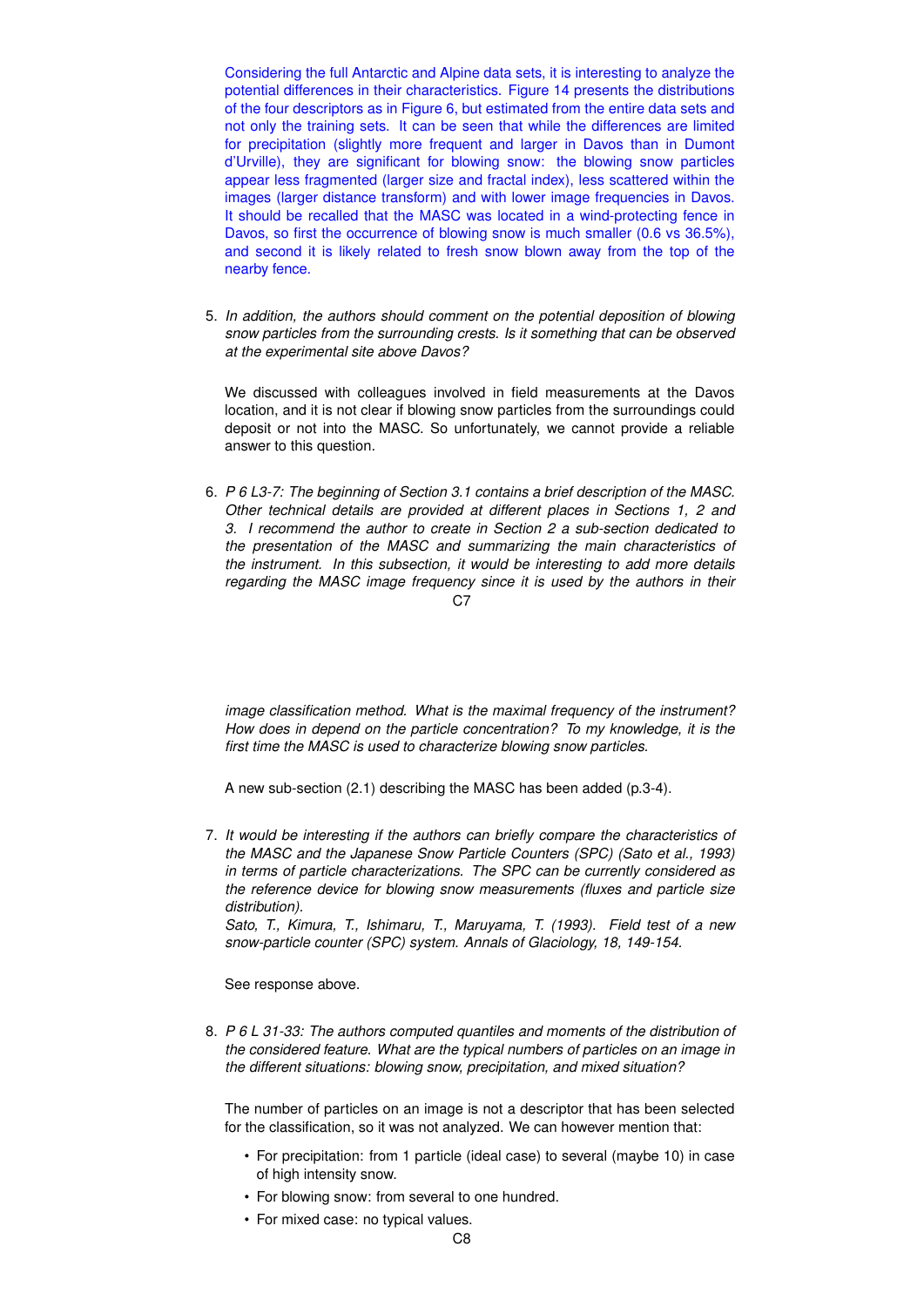9. *P 9 L 11: the authors use the term "soft clustering" and the term "hard clustering" at P 10 L 24. These 2 terms can be indirectly understood when reading the text but I recommend the other to include in the text one or two sentences that clearly define these 2 terms.*

We have specified the meaning of these two terms (p.11, l.14 and p.12, l.22).

10. *P 10 L 9: it is not clear why the authors decided to remove exactly 80 data points (images?) from the training dataset.*

We removed 80 points to have exactly balanced classes in the training set, as explained on p.12, l.5-9.

11. *P 13 L 9-10: How do the authors justify the choice of having 10%*

The choice of the quantiles 10 and 90% is indeed somehow arbitrary. This means that we assume about 10% of images not corresponding to pure precipitation or blowing snow, which appears reasonable from the bottom plot of Figure 9. It should also be noted that this threshold can be adapted to the user's need/objective. This is now mentioned in the text (p.15, l.17-19):

This value is qualitatively supported by the distribution shown in Figure 9. It can be changed by the user to be more (increasing it) or less (decreasing it) strict on the classification as pure blowing snow or pure precipitation, depending on the intended application.

12. *P 13 L 15-17: The authors computed an index of mixing for each image as well as an index average among the 3 images with a given time identifier. Can the* C9

*authors comment on the variability of the value of the index among the 3 images for a given time? Is their classification methods providing consistent results among the 3 cameras for a given time? What are the reasons for the potential differences between the images?*

As mentioned on p.15, l.26-27, the values of the normalized angle from the three views can be averaged to characterize a given triplet with a single normalized angle value (used in Figure 13 for instance). In addition, we computed the range (defined as max - min) for each triplet and it appeared limited (median of about 0.08 in Davos and 0.05 in Dumont d'Urville). This was added in the text (p.15, l.27-29):

The median of the range (max - min) covered by the  $\psi$  values from the three individual views is about 0.08 in Davos and 0.05 at Dumont d'Urville, indicating a limited variability between the three views.

13. *P 13 Table 3: as mentioned later in the text (P 15 L 12-13), it would be really relevant for the reader to provide as well the percentages expressed in terms of time. The percentage in terms of images are difficult to interpret since they depends on the image frequency that changes with time.*

As the MASC is not regularly sampling in time (falling particles trigger the instrument), there is no direct link between the percentage of images and the percentage of time.

Technical comments

1. *P 2 L11: the references should be written (Palm et al, 2011) and (Gossart et al., 2017)*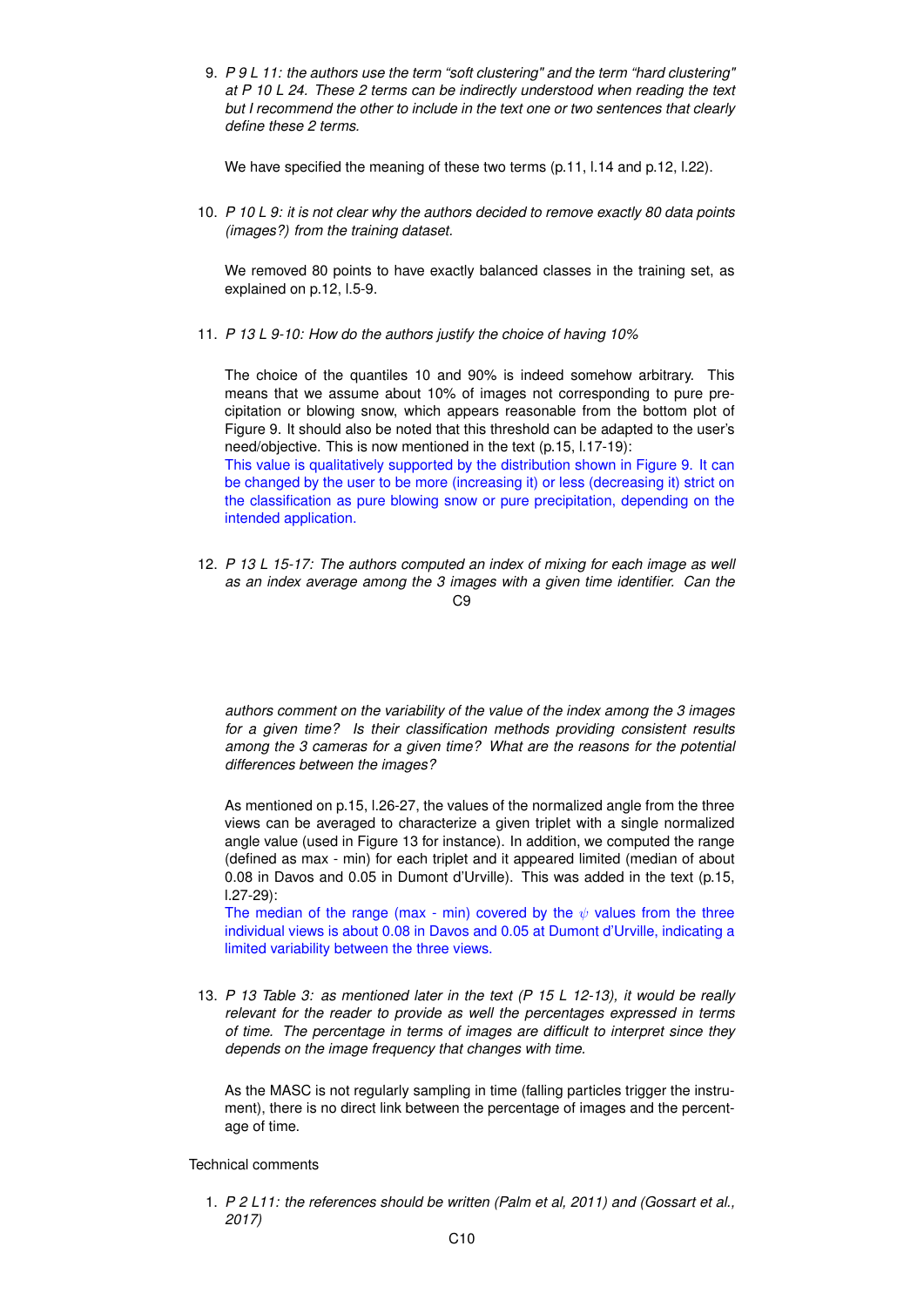Done.

2. *P 10 L 4: the signification of the variables used in Eq 2 should be given in the text.*

Thanks for spotting the issue, we have added the definition of the variables and also moved equation 2 earlier the text (p.11, l.5-7).

3. *Figure 2: it would be interesting to show the period selected as blowing snow and precipitation on the upper graph of Fig. 2 Maybe add lines showing the median values of wind speed and MASC image frequency that were used to identify the different events.*

Figure 2 is now Figure 3. In the top plot of Figure 3, we indicated the days (as individual time steps would not have been visible) during which the blowing snow and precipitation images were selected. We also used different markers for blowing snow and precipitation point sin the bottom plots.

4. *Figure 2: please indicate at which height above the surface the wind speed is taken.*

The anemometer at Dumont d'Urville was at 10 m above the ground. This is now mentioned in the caption of Figure 3.

5. *Figure 3: it is very difficult to identify the blowing snow particles due their size. Could the author insert a zoom over a specific region of the image containing*  $C<sub>11</sub>$ 

*blowing snow particles? It would be also useful to include a scale on the images to allow the reader to better estimate the size of particles.*

Figure 3 is now Figure 4. We have changed the last panel to improve the visibility of the particles in the MASC images. The dimension of the image in pixel and size was been added in the caption.

6. *Figure 4: a scale would be also useful on the images.*

See previous item.

7. *Figure 7: the labels and legends on the graphs are hard to read and should be made larger.*

Figure 7 is now Figure 8. We are sorry for this, the labels and legend font size has been increased.

8. *Figure 12: mention from which field campaign are taken these data.*

Figure 12 is now Figure 15. The data were taken from both locations, as now indicated in the caption.

9. *Figure B1: It would be interesting to better highlight on the binary image the artifacts*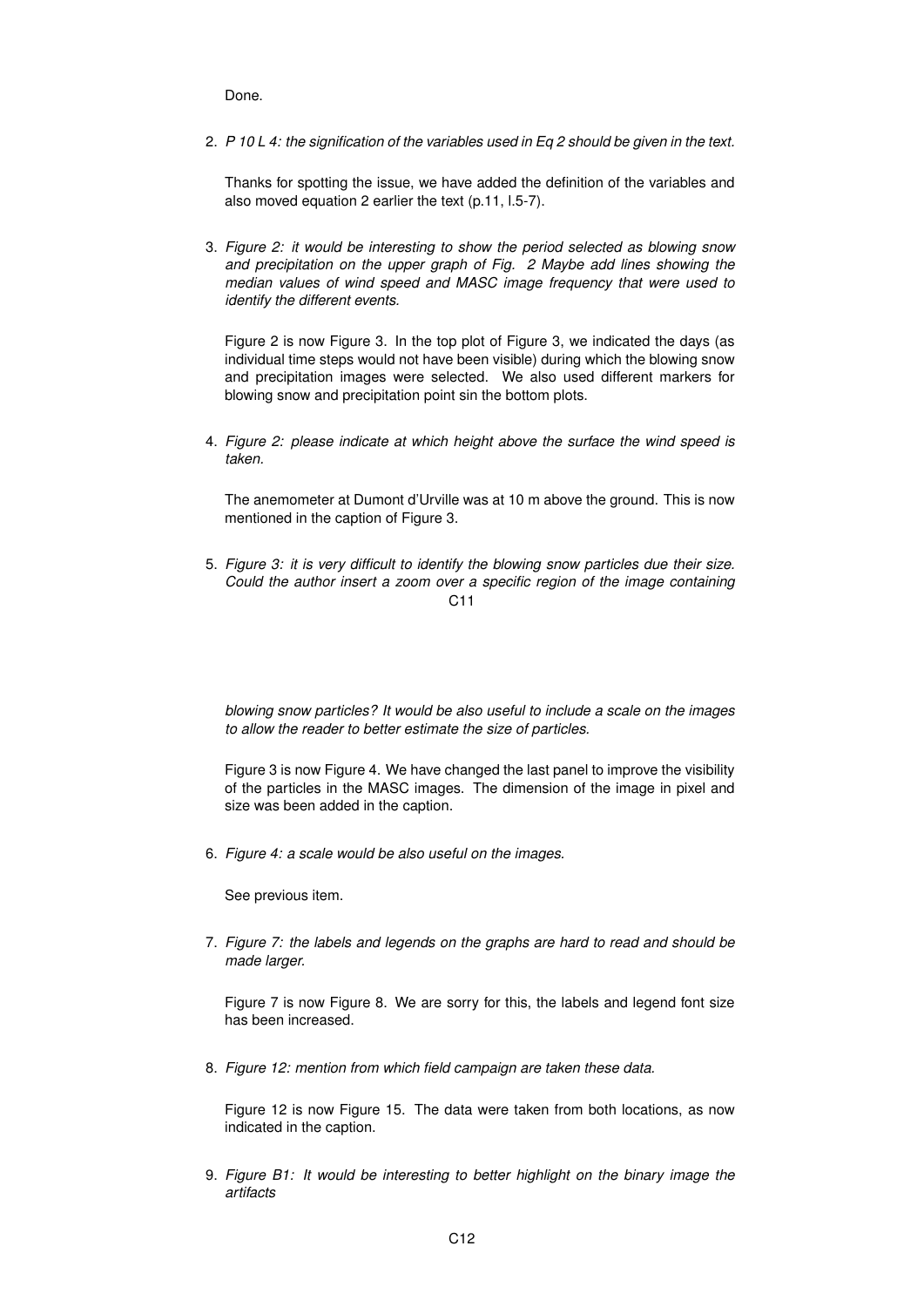As this figure is in an appendix, we decided to focus on the consistency in the color scheme to better illustrate the different steps of the processing on MASC images.

C13

#### **Reviewer 2**

1. *Perhaps it is not crucial, but I am a bit anxious that advanced knowledge of statistics are required to follow the whole contents of this manuscript. In fact, classification procedures are explained considerably careful and I have also learned a bit with the textbook. However, it was still far from satisfactory to follow all of them. They are highly professional and large number of technical terms appears. I appreciate very much if the authors kindly consider the readers who are not so familiar with statistics.*

We have added text in Section 3.2 and Section 4 to better describe and explain the approach for readers who are not experts in classification and machine learning.

2. *Probably it is a good idea to add following two references, such as in the introduction part. Naaim-Bouvet, F. et al., Detection of snowfall occurrence during blowing snow events using photoelectric sensors, CRST, 106, 11-22, 2014. Nishimura, K., and Nemoto, M., Blowing snow at Mizuho station, Antarctica, Philosophical Transactions of the Royal Soc. of London, A, 363 1647-1662, 2005. The former tried to measure the snowfall amount under the blowing snow condition and the latter showed the snow particle size distribution with SPC and mentions the possibility to detect snowfall.*

We thank the reviewer for these relevant references, that were added (p.2, l.19-20).

3. *Page 2, Line 6: "The present study focuses on ... more than 2m above ground."*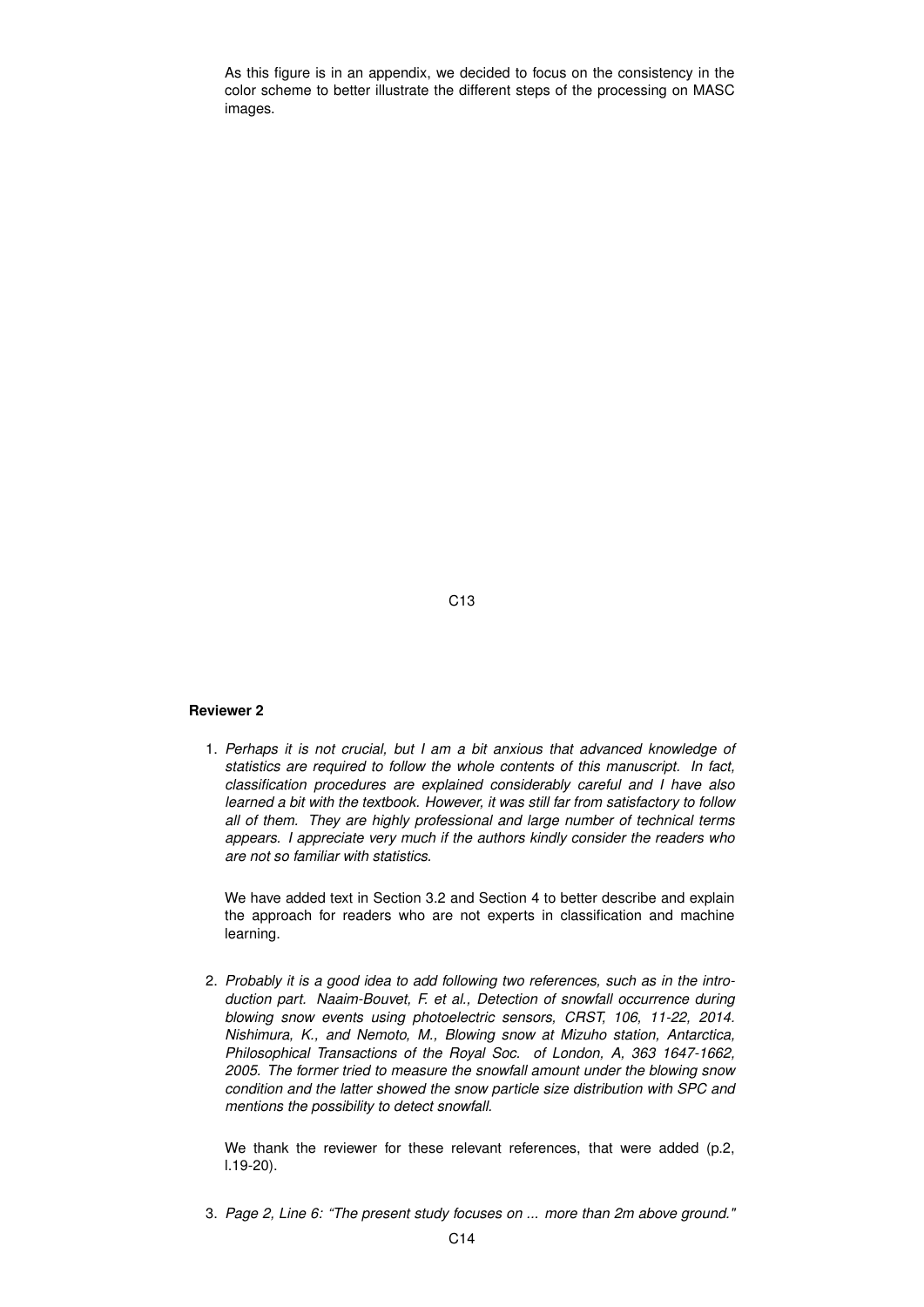*This means when the measurements height is getting lower or much higher, new criteria for classification should be set at each time?*

As indicated in the conclusion (p.23, l.12-15), there is no guaranty that the fitted GMM (and subsequent classification) is fully relevant for MASC images collected in a potentially very different population of blowing snow particles. We therefore recommend to retrain the algorithm if this is the case.

4. *Page 2, Line 22: I wonder the resolution of 33.5* µ*m is enough to detect the small particles? It is well known that as the position is getting higher, smaller particles will be dominant in the blowing snow. Although the minimum bin in Figure 12 looks 100* µ*m, measurement in Antarctica indicates diameter less than 100* µ*m shows the maximum even at the height of 10 cm (Nishimura, K., and Nemoto, M.: 2005).*

We agree with the reviewer that the MASC resolution (and the image processing) result in the fact that the small blowing snow particles cannot be seen by the MASC. We however think that it is still relevant to be able to distinguish blowing snow and precipitation images at a high temporal resolution. Text has been added at the end of Section 5 to compare size distributions derived from MASC and from SPC (p.19-22).

5. *Page 2, Line 34: I am a bit anxious whether manually-built validation set is satisfactory accurate. Possible error included should be also discussed.*

AS in many applications, the reference data set cannot be totally free of any error. But we did our best to be strict in the manual identification, and this type of

C<sub>15</sub>

manual classification is a standard approach in machine learning. We added a specific mention of this possible remaining uncertainty in the text (p.5, l.21).

- 6. *Page 3, Line 13: Same questions listed above. Subsets of pure precipitation and pure blowing snow images were manually selected. I appreciate the authors' efforts very much, but is it perfect?* See previous.
- 7. *Figure 1: Not only the pictures but also a schematic picture of MASC which shows the basic will be helpful.*

A subsection presenting the MASC was added (Section 2.1, p.3-4).

8. *Page 4, Line 5: Explanations about the MASC should be done before "2. Data sets". Particularly, it should be mentioned here that images are captured when the motion of particles are detected in the field of vision. Otherwise, readers are not able to recognize the meaning of "MASC image frequency" and the importance as one of the descriptors.*

See previous item.

9. *Figure 3: I don't understand what do you mean by this figure, probably because I did not follow the procedure precisely. Yellow points shown in "Raw image" and "Median filter" do not corresponds to the blowing snow particles? Then, no particles are shown in the "Binary image"; that is blowing snow particles disappear in the final image. Is this correct? On the other hand, precipitation*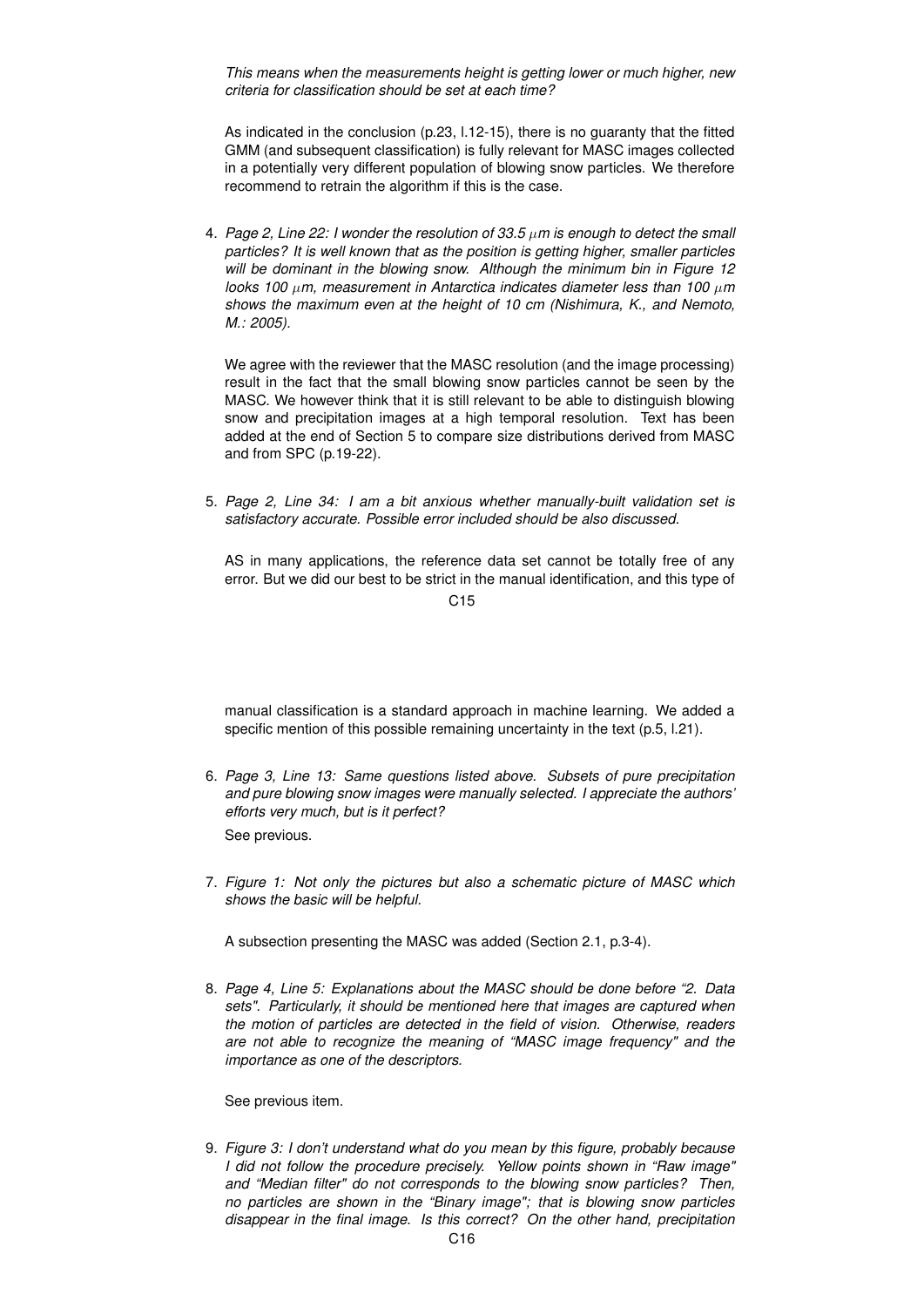We are sorry that the figures were not well readable. We have updated these figures (now Figure 4 and 5) to improve the contrast and make the identified (blowing sow or precipitation) particles more visible.

10. *Figure 4: This figure looks similar to Figure B1. Are there any different meanings? Figure caption of B1 is much clearer than the one of Figure 4. Same explanation should be done in Figure 4 as well.*

Figure B1 illustrates a case for which the median filter is not able to remove all background features because of fast changing background conditions, justifying the use of an additional filtering to obtain the final binary image.

11. *Page 10, Equation (2): Notations of D, T and* µ*(?) should be defined. I suppose*  $\mu(?)$  is not the same as the one in equation (1). Please note that some of the *symbol are not readable in the review.*

Thanks for spotting the issue, we have added the definition of the variables and also moved equation 2 earlier the text (p.11, l.5-7).

12. *Figures 5, 6, 7, 8, 9 and 12; Please make the label of both axes much lager and clearly. It is hard to recognize what is specified respectively.*

We have increased the font size for labels and legends in the different figures.

C17

13. *Page 13, line 20: Perhaps "850'000" should be expressed as "8.5x10*<sup>4</sup> *".*

Done.

14. *Page 13, line 24: Similar particle size distributions are found Nishimura and Nemoto (2005) as well. However, the measurements with SPC revealed that the population of smaller particles than 100* µ*m shows the maximum.*

We have added text at the end of Section 5 about the comparison with SPC measurements from the literature (p.19-22).

15. *Page 13, line 18; In accordance with the procedures newly introduced in this manuscript, MASC images are classified and results are shown in Figures 9 and 10, and Table 3. Are they reasonable and are there any specific features derived with this analysis? Have you got any new findings? In other words, what sort of contributions you could achieve to the geophysical and cryospherical research field? Or, you would like to remain in just the introduction of the methodology?*

The primary goal of this manuscript is to introduce the proposed methodology to derive information about blowing snow from the MASC. We provide illustration from two contrasted data sets (Alps vs Antarctica) in order to evaluate if the outcome makes sense (and it does!). We also compare the obtained statistics on blowing-snow particle size to reference information from the literature to illustrated the limitations of the proposed approach, mainly related to the too-coarse resolution of the MASC to fully capture the entire size range of blowing snow. This is now clearly mentioned in the text (end of Section 5 and 6).